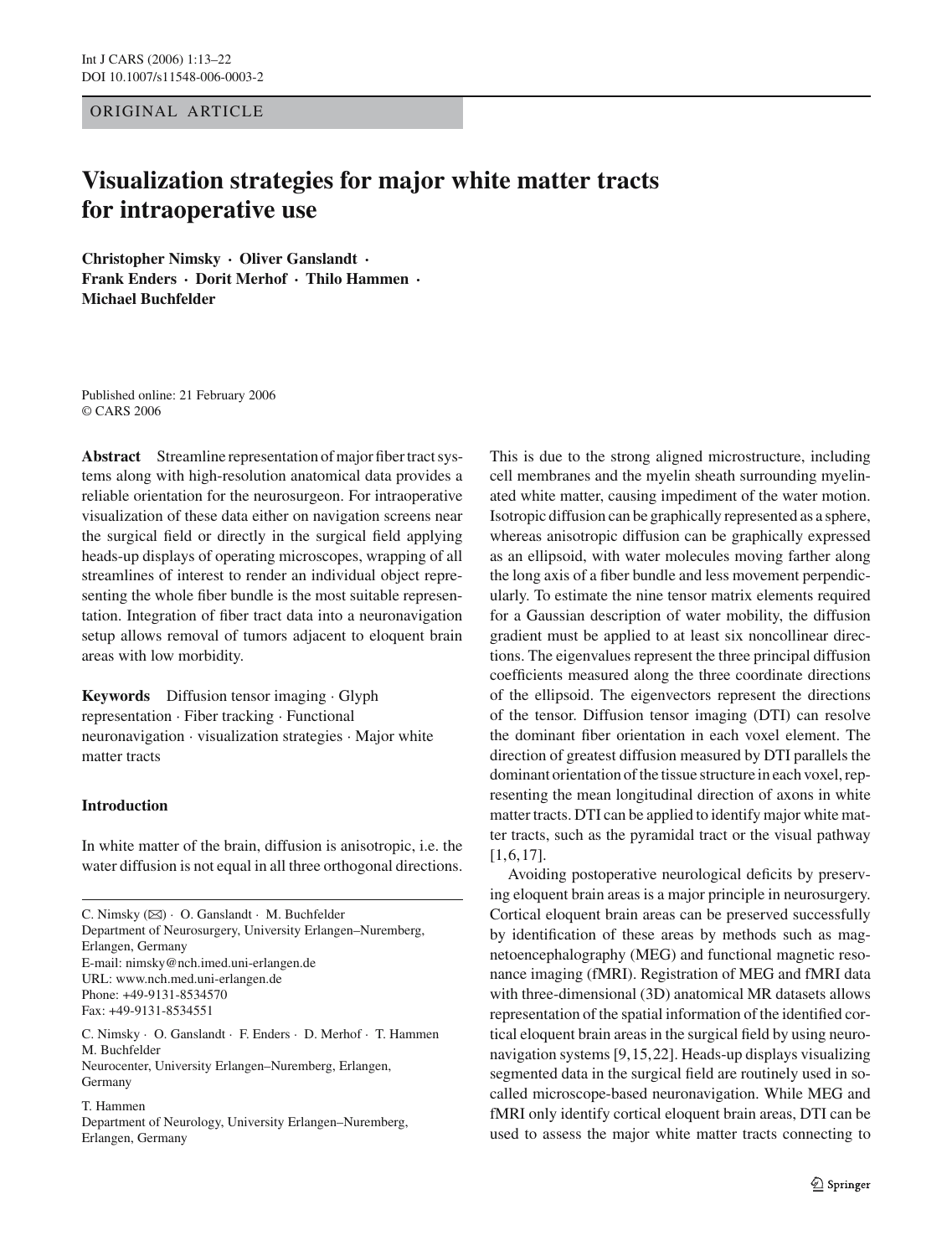these cortical brain areas [4,10,11]. These major white matter tracts have also to be preserved during surgery to avoid postoperative deficits. Different visualization techniques of DTI data, such as glyph representation and fiber tracking have evolved in the recent years. The aim of this study is to find a suitable method to visualize the course of major white matter tracts during neurosurgical procedures.

#### **Methods**

Single-shot spin-echo diffusion weighted echo planar imaging on a 1.5T MR scanner (Magnetom Sonata, Siemens Medical Solutions, Erlangen, Germany) was used for DTI. The sequence parameters were: TE 86 ms, TR 9,200 ms, matrix size  $128 \times 128$ , FOV 240 mm, slice thickness 1.9 mm, bandwidth 1,502 Hz/pixel. A diffusion weighting of 1,000 s/mm<sup>2</sup> (high *b* value) was used. One null image (low *b* value:  $0 \text{ s/mm}^2$ ) and six diffusion weighted images were obtained with the diffusion-encoding gradients directed along the following axes  $(\pm 1,1,0)$ ,  $(\pm 1,0,1)$ , and  $(1,\pm 1,0)$ . The voxel size was  $1.9 \times 1.9 \times 1.9$  mm<sup>3</sup>; 60 slices with no intersection gap were measured. Applying five averages, the total DTI measurement required 5 min and 31 s.

Directly after image acquisition, the DTI data could be evaluated with the DTI task card version 1.7 (Magnetic Resonance Center, Massachusetts General Hospital, Boston) on a Siemens scanner using MR software MRease N4\_VA21B under syngo VB10I. The diffusion tensor information could then be represented as color-encoded fractional anisotropy (FA) maps, which were generated by mapping the principal eigenvector components into red, green, and blue color channels, weighted by fractional anisotropy. Assuming the patient is lying in supine position and the head is not tilted, then the color mapping defines white matter tracts oriented in an anterior/posterior direction in green, a left/right direction in red, and a superior/inferior direction in blue (Fig. 1).

Furthermore, 3-D fibertracking was generated applying a knowledge-based multiple-ROI (region of interest) approach with user-defined seed regions. Tracking was initiated in both retro- and orthograde directions according to the direction of the principal eigenvector in each voxel of the ROI. These data could be displayed on a screen in the operating theater. Fiber tracts were visualized as streamtubes along the B0 images in coronal, sagittal or axial orientation (Fig. 2).

In parallel DTI data were displayed using an in-house visualizing platform, allowing generating different glyph and fibertract representations, such as evenly spaced streamlines (Fig. 3). Additionally standard anatomical image data could be registered, so that glyph or streamline fiber tract visualization could be displayed along standard anatomical image data (Fig. 4).

To integrate fibertracking in a navigation system (iPlan 2.5, BrainLab, Heimstetten, Germany) the  $b = 0$  images were rigidly registered with the T1-weighted MPRAGE data (magnetization prepared rapid acquisition gradient echo sequence; TE 4.38 ms, TR 2020 ms, matrix size  $256 \times 256$ , FOV 250 mm, slice thickness 1 mm, slab 16 cm, measurement time 8 min 39 s). For fiber tracking, we implemented a tracking algorithm based on a local diffusion approach. The algorithm is based on a tensor deflection algorithm where the trend of the current generated fibers is also considered, which was first described by Lazar, Weinstein, and Westin [16,28,29]. In contrast to the syngo approach (see above) tract seeding is performed by defining a rectangular volume of interest (VOI) either in the FA maps or in the co-registered standard anatomical datasets. The definition of the VOI depends on the fiber structures to be displayed. A raster of a third of the voxel size is applied in the VOI to define the starting points. The tract is propagated both in the forward and reverse directions of the major eigenvector, so that each fiber consists of two iterative calculated segments beginning at the starting point. After termination of the iteration process, the calculated fibers must meet all general conditions regarding threshold, local angulation, and total fiber length. Before tracking is initiated, the user can adjust the FA threshold and the minimum fiber length. The final result of the tracking calculations is a parametric display of fibers, which are represented as streamlines, using the standard direction color encoding: left–right oriented fibers are displayed in red, anterior–posterior in green, and cranio–caudal in blue (Fig. 5a, b). For further selecting the fiber bundle of interest, it is possible to define a VOI in the initially tracked fibers, so that among these, VOI fibers can be retained, excluded, and deleted. This selection of fibers of interest can be repeated as often as necessary, allowing an interactive selection of complex volumes of interest to distinguish single fiber bundles, disconnect branching fibers, or to remove entire areas (Fig. 5c, d).

For representation in the navigation software, the maximum outline of the fiber tracts was segmented automatically (Fig. 6), so that this object wrapping all fibers is displayed as a single object and could be displayed on the navigation screen (Fig. 6d), as well as in the surgical field.

# **Results**

In over 50 patients, most of them undergoing glioma surgery, DTI data were visualized for intraoperative use. Figs. 1, 2, 3, 4, 5, and 6 depict typical examples of the different tools and visualization strategies in the same patient. Table 1 summarizes the clinical suitability for the different visualization techniques.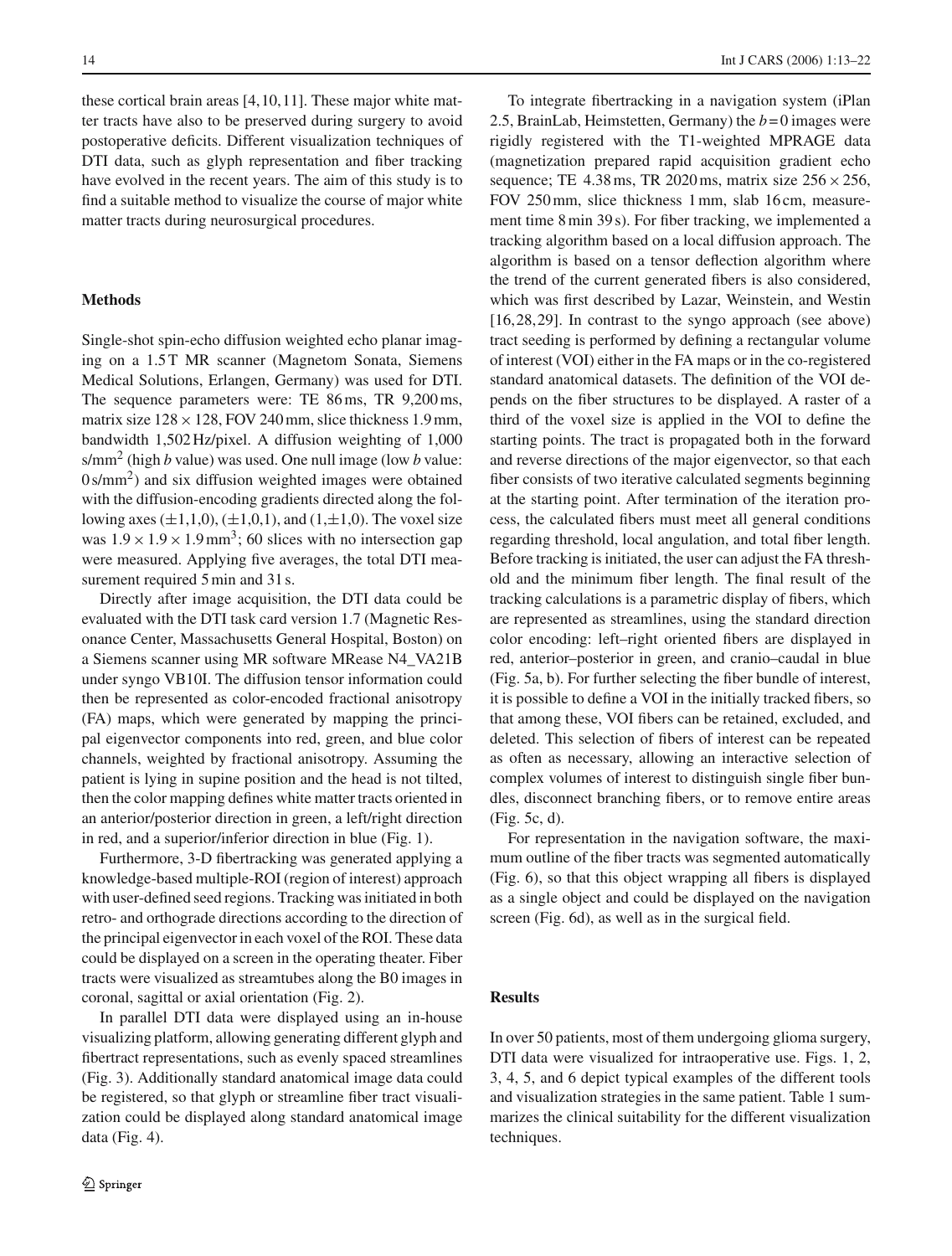

**Fig. 1** Diffusion tensor imaging visualization on a 28-year-old female patient with a lesion (*white arrow*) close to the left pyramidal tract, that was biopsied:  $\mathbf{a} \, b = 0$  image; **b** fractional anisotropy (FA) map; **c** 

color-encoded FA map; **d** glyph representation of the same FA map by ellipsoids; **e** glyph representation of the same slice as quadrics; **f** enlarged view of (**e**)



**Fig. 2** Fiber tract visualization in the same patient applying a streamtube representation displayed along the  $b = 0$  images in standard projection (**a** coronal; **b** sagittal; **c** axial)

The DTI task card integrated in the MR scanner syngo interface allowed, besides standard display of FA maps (Fig. 1), an immediate visualization of the major fiber tracts (Fig. 2), so that this information could be displayed during neurosurgical procedures, even if these data were acquired intraoperatively. However, this visualization lacked the parallel display of high-resolution anatomy, so that the direct 'mental' transfer of the course of the fiber tracts to the surgical field depended much on the clinical experience of the individual surgeon.

Fractional anisotropy map representation (Fig. 1) and glyph representation (Fig. 3) of the data was only used to define the seed regions for the tracking algorithm. This visualization method is of value and interest when displaying the tumor border and comparing this information to other modalities such as MR spectroscopy or PET. Furthermore, FA maps are of great value, when DTI data are used to investigate invasion of major white matter tracts by a tumor by analysis of the various DTI parameters.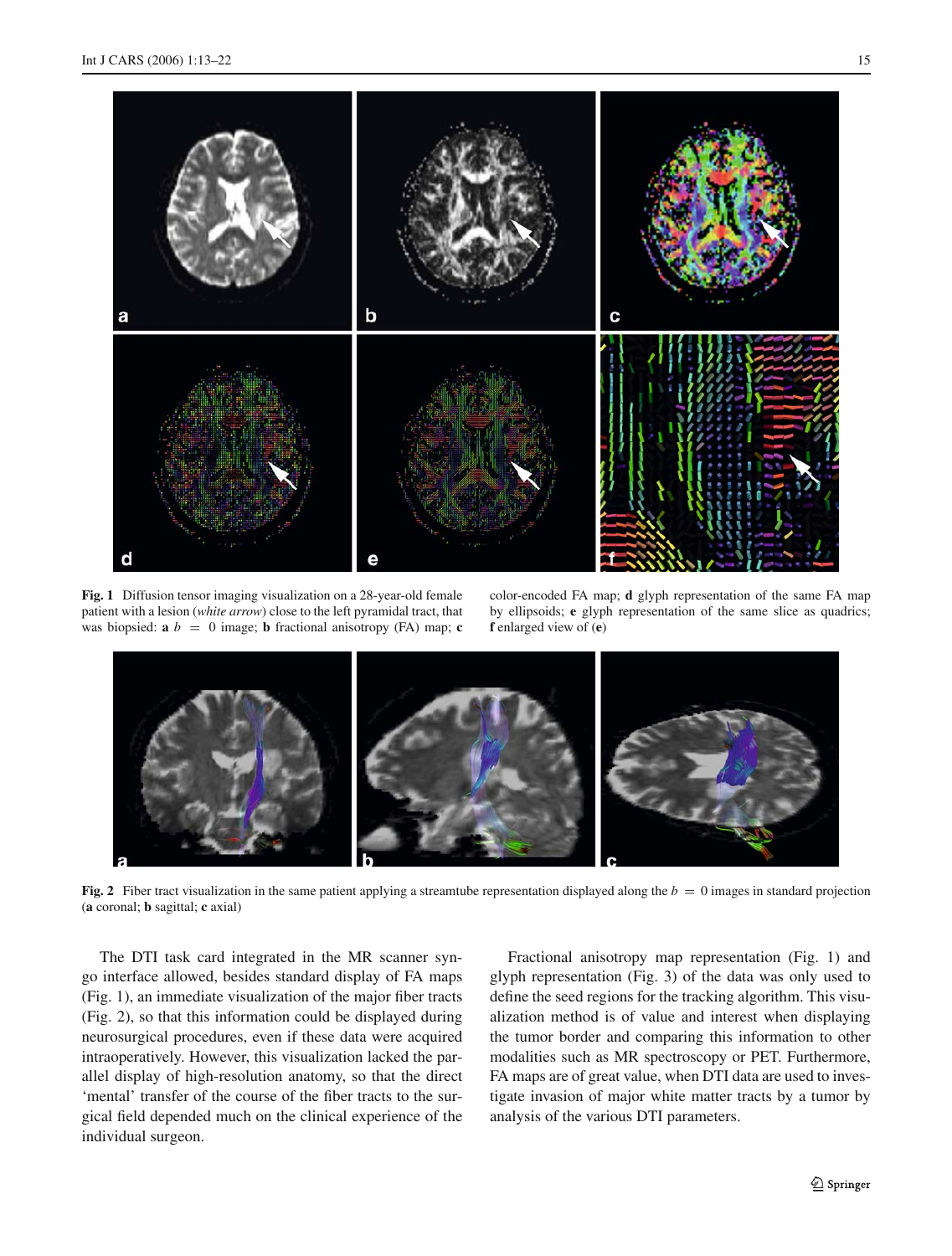

**Fig. 3** Whole head DTI representation, the lesion is segmented in *red*; **a** glyph visualization; **b**–**d** streamline visualization, applying different techniques. **b** Standard tracking with filtering; **c** without filtering; **d** applying evenly spaced streamlines



**Fig. 4** Simultaneous display of DTI data and standard image data, glyphs or streamlines are displayed along a three-dimensional (3D) rendering of a T1-weighted 3D dataset (**a** glyphs; **b** streamlines along the lesion segmented in *red*).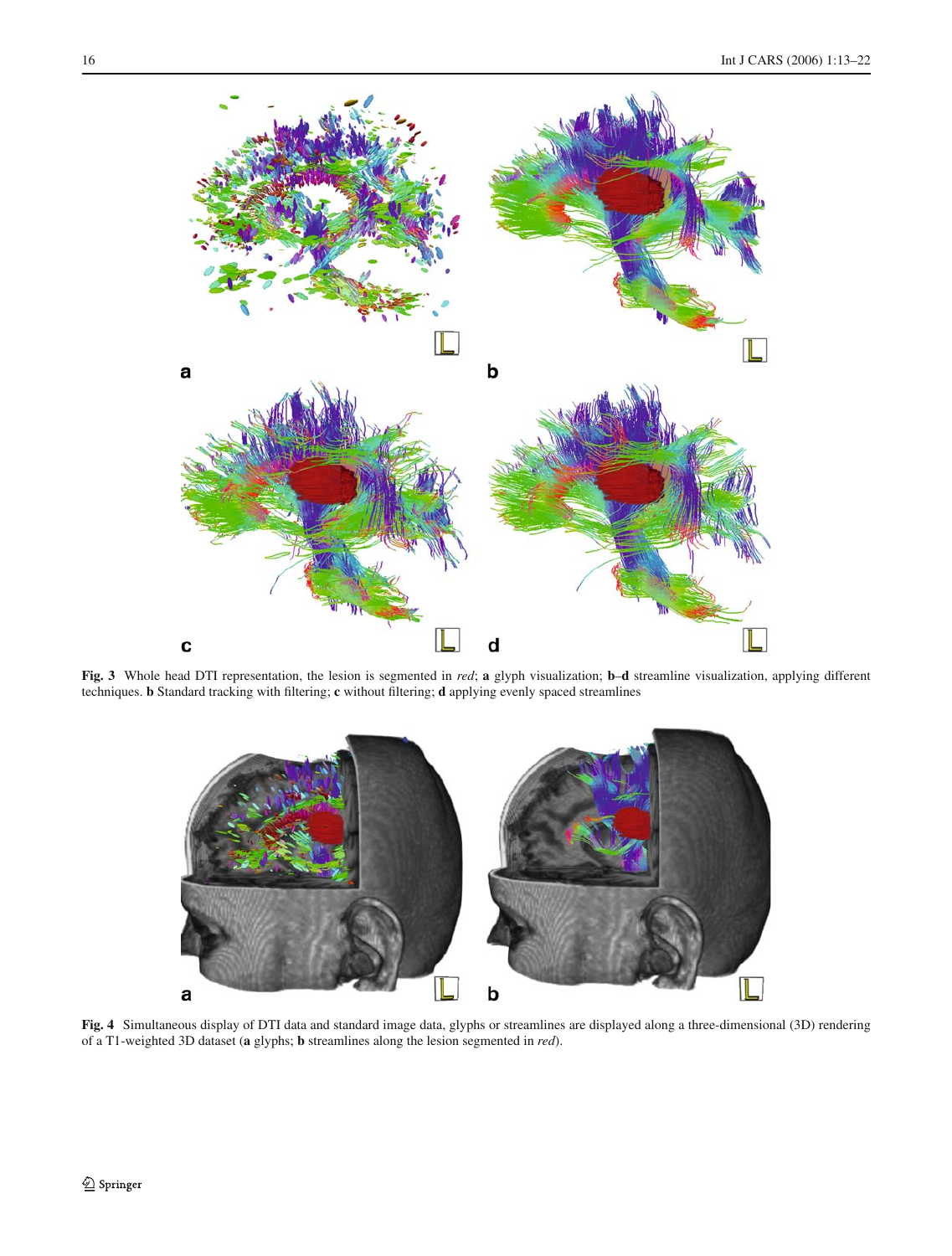

**Fig. 5** Implementation of fiber tracking in the navigation software; **a** initial tracking starting from seed points in a large volume of interest (VOI) covering the left hemisphere; **b** enlarged view of the streamline representation of (**a**); **c** after excluding some fibers, the fibers belonging

to the left pyramidal tract are visualized; **d** enlarged view of the streamline representation of (**c**) (note: the axial slice are visualized viewing from above and the coronal slice is visualized viewing from behind)

Fiber tract representation of DTI data was the preferred display mode (Fig. 2). However, the standard display with smoothed streamlines, suggested a high accuracy and resolution of the data, which effectively is not provided by the voxel size of  $1.9 \times 1.9 \times 1.9$  mm<sup>3</sup> of the actually measured data. What was most important was the simultaneous display of fiber tract data along with standard anatomical images, allowing a clear spatial orientation (Figs. 4 and 5).

Integration of DTI information into navigational systems, either by registration of the color-encoded FA maps and manual segmentation of the respective fiber tracts by an expert (applied in 16 glioma patients) or by integrating the reconstructed streamlines in the navigational setup  $(n=20)$ allowed a direct visualization of the pyramidal tract or the optic radiation in the surgical field. The fiber tract generation and integration into the navigation system needed about 25– 30 min in each case. Integrating the reconstructed streamlines in the navigational setup was less time consuming and less user dependent, i.e. less biased than the approach applying the direct registration of color-encoded FA maps. Final visualization of a 3-D representing the major white matter tract of interest proved to be most suitable for intraoperative visuali-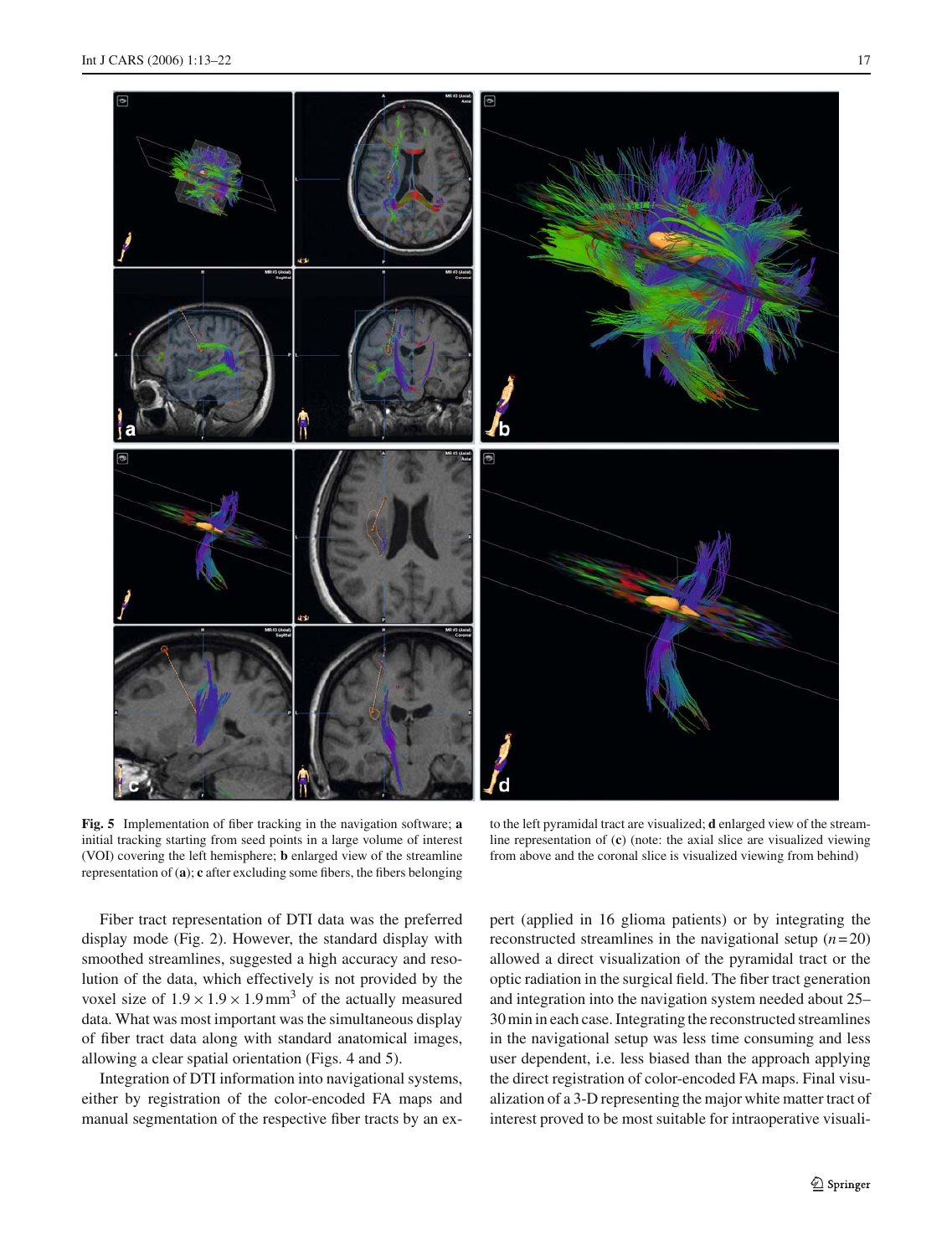

Fig. 6 Generation of a 3D object representing the left pyramidal tract; **a** final tracking result with streamline representation; **b** automatic computation of a hull wrapping all fibers – simultaneous display; **c** display of the 3D object without any streamlines; **d** actual intraoperative screenshot from the navigation screen depicting the 3D object visualization during surgery (note: the axial slice are visualized viewing from above and the coronal slice is visualized viewing from behind)

**Table 1** Different visualization techniques of diffusion tensor imaging (DTI) data

|                                | Detailed analysis | Spatial analysis | Preoperative planning | Intraoperative visualization |
|--------------------------------|-------------------|------------------|-----------------------|------------------------------|
| Fractional anisotropy maps     |                   |                  |                       |                              |
| Glyphs                         |                   |                  |                       |                              |
| Volume growing                 |                   |                  |                       |                              |
| Fiber tracking                 |                   |                  |                       |                              |
| Evenly spaced streamlines      |                   |                  |                       |                              |
| <b>Hulls</b>                   |                   |                  |                       | $^{++}$                      |
| Three-dimensional (3D) objects |                   |                  |                       | $^{++}$                      |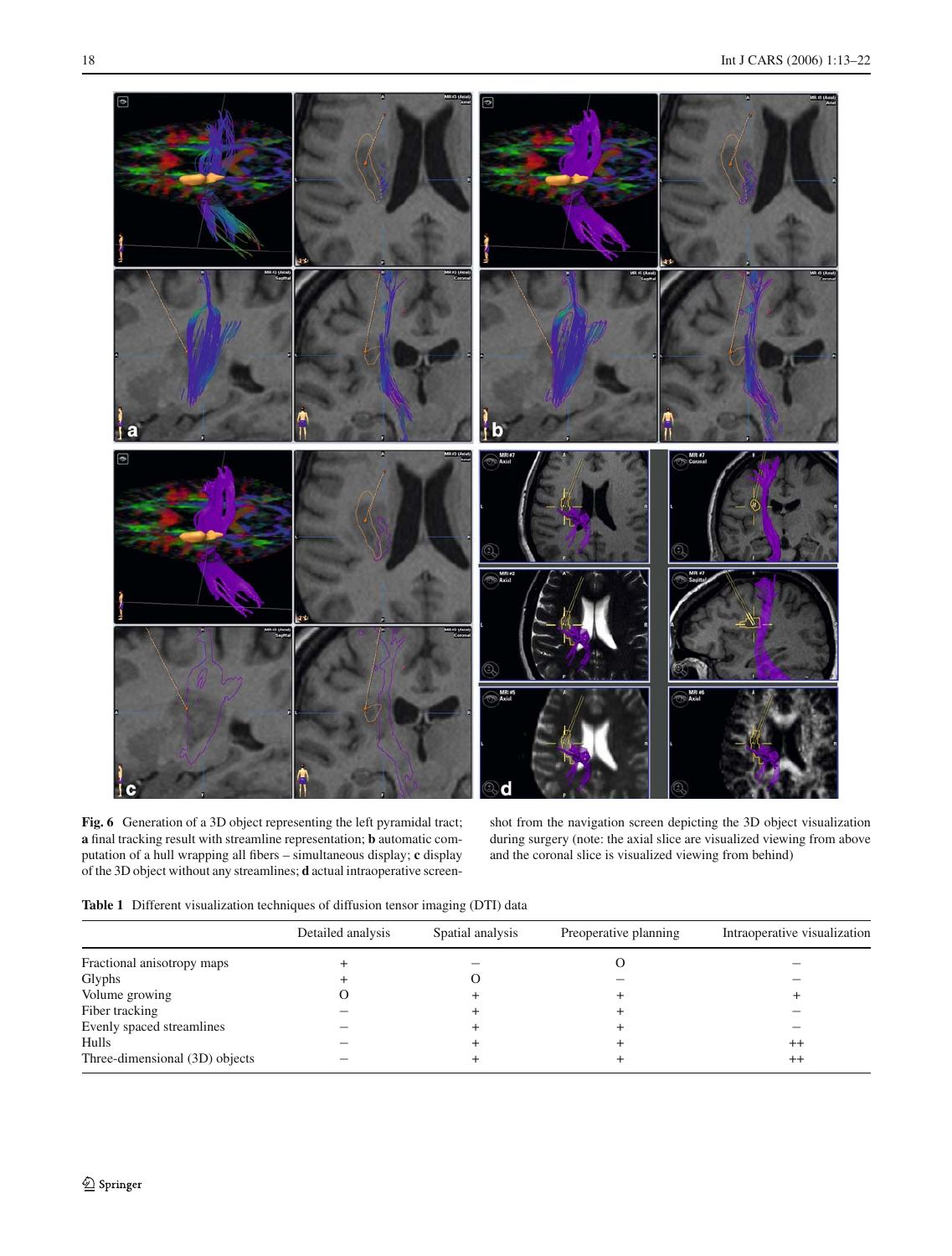zation (Fig. 6). For the visualization in the surgical field, using the heads-up display systems of navigation microscopes a smooth wrapping of all fibers of interest proved to be of major importance, otherwise the displayed structures (contours) in the surgical field could not be related easily to the structures of interest.

Diffusion tensor imaging data navigation allowed extended resections with low new postoperative deficits; only in one patient (2.8%; 1 of 36) we observed a permanent new postoperative neurological deterioration.

## **Discussion**

Diffusion tensor imaging data are of increasing interest for neurosurgeons since DTI provides information about the normal course, the displacement, or interruption of white matter tracts around a tumor, as well as a widening of fiber bundles due to edema or tumor infiltration can be detected [3,4,10, 18,25,30]. Various visualization approaches have emerged in the recent years, however, upto now there is no common standard how DTI data are presented during neurosurgical procedures. In the following the major different visualization strategies are discussed.

#### Glyphs

The simplification of a tensor to a scalar metric reduces the amount of information contained in the tensor. A possibility to show the entire information of the second order tensors is to use glyphs. Several shapes have been presented for representing tensors using glyphs [24]. A popular approach is to use ellipsoids whereas the axes of the ellipsoid correlate with the directions of the eigenvectors and are scaled according to the corresponding eigenvalues. An advantage of tensor ellipsoids is that they can be rendered in real-time using graphics hardware [7]. An even more satisfying shape for tensors are superquadric tensor glyphs which provide a better and less ambiguous spatial impression [14]. However, superquadrics are computationally much more expensive and are hard to achieve in real-time.

The advantage of glyph-based techniques is that the entire tensor information is visualized. Therefore, it is especially appropriate for a detailed examination of the data. However, the results of this visualization approach are difficult to interpret in terms of underlying major white matter structures since no global connectivity information is provided. Consequently, a combination with other visualization techniques such as fiber tracing is recommended to obtain a meaningful representation. In addition, clipping or slice views of glyphs are necessary to avoid an overloading and cluttering of information in 3D [7,14].

#### Fiber tracking

Fiber tracking which is maybe the most appealing and understandable technique for representing white matter has been investigated by several groups [2,8,20,26,27,31]. All these approaches are based on streamline techniques known from flow visualization. Thereby, the respective vector field is derived by taking the major eigenvector of each tensor. Fiber tracking algorithms often utilize thresholds, angle criterions, regularization techniques and local filters to improve tracking results.

In standard fiber tracking approaches, the streamlines extracted by tracking algorithms are assumed to represent the most likely pathways through the tensor field. Note that the term 'fibers' is used for streamlines which do not represent real anatomical fibers but provide an abstract model of neural structures. Starting from seed voxels, the tracking is performed in forward and backward direction with sub-voxel precision. For the selection of seed voxels and for aborting the streamline propagation, FA is used as a threshold. FA represents the degree of anisotropic diffusion and therefore is a proper measure for the probability of white matter. Following this assumption, voxels with high FA are used as seed voxels. If FA falls below a certain threshold, the tracking stops.

Accordingly, a single tracking step of the streamline propagation looks as follows: The tensor at the current end point of the fiber is computed using trilinear interpolation which is separately performed for each tensor entry. The eigensystem of the tensor is then determined. The eigenvector belonging to the highest eigenvalue, in the following referred to as principal eigenvector, correlates with the direction of highest diffusion. In case of Euler integration, the next streamline propagation step would be in direction of this principal eigenvector. For reasons of numerical accuracy, we apply a higher order integration scheme (Runge-Kutta of order 4) which needs repeated tensor interpolation and principal eigenvector computations until the direction of streamline propagation is determined. The step size is set to a fixed value which is a quarter of the voxel size. Since the field of the principal eigenvectors does not correspond to a flow field, we found it more convenient to choose a sufficiently low fixed step size instead of adaptive adjustments. Contrary to real fibers, particle flow poses physical properties such as inertia which ensure that sudden changes of direction do not occur. For fiber tracking, a fixed step size is safer to prevent missing turnoffs. Apart from the FA threshold for aborting fiber tracking, streamline propagation is aborted in the subsequently described cases. If a streamline has reached a maximum length or if the angle between the last two steps is above a certain threshold, tracking stops. A further criterion for accepting a fiber is its length. Streamlines are rejected if they are below a minimum length. Beside these thresholds, the user may choose between a tracking encompassing the whole brain and a tracking extracting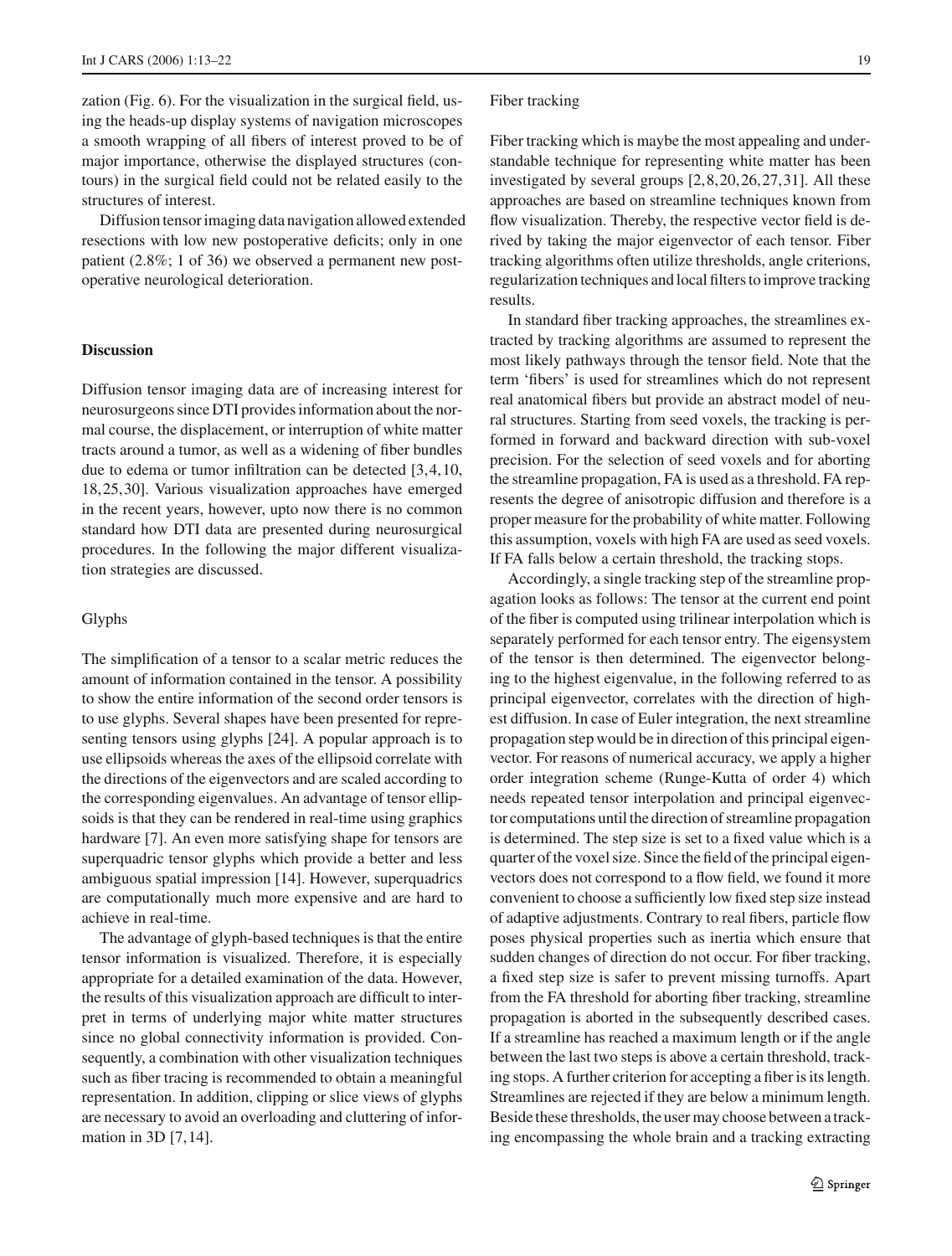fibers that run through user-defined regions of interest. The latter approach enables the reconstruction of separate tract systems which is of special interest to delineate major white matter tracts.

Meanwhile standard fiber tracking techniques provide a straightforward possibility to visualize major white matter tracts and their spatial relation to intracerebral lesions [6, 13,21]. However, a lot of software tools allow only tracking combined with the display of the diffusion data; co-registration with standard anatomical data is a must for an intuitive analysis in space-occupying lesions.

#### *Evenly spaced streamlines*

Due to the diverging nature of tract systems, the density of streamlines varies over the domain without control resulting in sparse areas as well as cramped regions. To overcome this problem, the concept of evenly spaced streamlines [12] was adapted to fiber tracking providing streamlines equally distributed over the domain. An adaptive control of the distance between separate streamlines depending on the magnitude of anisotropic diffusion provides a mechanism to emphasize dominant tract systems. The basic principle of evenly spaced streamlines is to calculate streamlines until a user-defined density level is reached. Thereby, a regular distribution of the streamlines is achieved and areas with a sparse distribution of streamlines are filled. In the context of fiber tracking, this is a highly desirable property to capture all features, i.e. the location of white matter, of the diffusion tensor field. Upto now, this technique does not provide further advantages compared to standard techniques, looked at from the intraoperative visualization viewpoint. Evenly based streamlines are an interesting tool to further investigate tracking techniques per se and may be interesting to more user-independent extract major white matter tracts.

# *Streamtubes*

The visualization of streamlines is solved by rendering lines or more significant tubes. However, utilizing simple line rendering has several disadvantages. In case of curved fibers, lines thicker than one pixel suffer from gaps between neighboring segments. Furthermore, a constant width independent of the zoom restricts the quality of visualization. Tubes, on the other hand, enable a significantly improved visualization, but rendering becomes much more time-consuming due to the high geometric complexity restricting their interactive application. Alternatively, streamline visualizations which are very similar to tubes are available providing interactive rendering times since no complex geometry is necessary.

# Hulls

So far, all presented approaches are motivated by the exploration of the diffusion tensor data. Unfortunately, they do not satisfy the needs of neurosurgical planning. In this case, the problem is the exact determination of the border of a specific major white tract. Line representation lacks the ability to provide a border. Instead, it is the job of the user to interpret the visualization as a model for the tract. The generation of hulls is a possibility to overcome this issue [7]. Thereby, a surface is generated which wraps a particular subset of previously computed streamlines, representing a certain nerve tract. The wrapping itself is based on the determination of a centerline of the bundle and the subsequent construction of bounding curves around the set of corresponding lines. Finally, a mesh is generated by connecting the curves, representing the surface of the nerve tract model.

The major advantage of this method is the intuitive visualization. The results look like flexible tubes which are closely related to the expected appearance of a major white matter bundle. The borders are depicted directly and the combination with volume, rendering of anatomical MR data provides a good spatial orientation. It must be noted that the surface is entirely dependent on the previously performed fiber tracking. Errors in the streamline calculation have immediate influence on the resulting hull.

## Volume growing

In general, volume growing algorithms start from a predefined seed region and spread out within the volume until some terminating criterion is reached. Similarly to ROI-based fiber tracking, volume growing needs an initial ROI for starting the growing procedure. The algorithm starts from each voxel within the ROI and proceeds to neighboring voxels. In the same way as for fiber tracking, the growing process stops as soon as a FA value below a specified threshold is reached. In addition, directional volume growing takes into account the shape of the local tensor which controls the direction in which the process expands [19].

The advantage of volume growing approaches over isosurface-based approaches is that a connected volume is generated. The fragmented nature of an isosurface based on the FA volume makes it difficult to clearly identify connectivity information which is important for surgery. In contrast, volume growing produces a connected volume without any detached parts.

# Illumination

A general problem of all 3D visualization approaches is the projection into two-dimensional (2D) screen space. To overcome this limitation, some further dodges are necessary.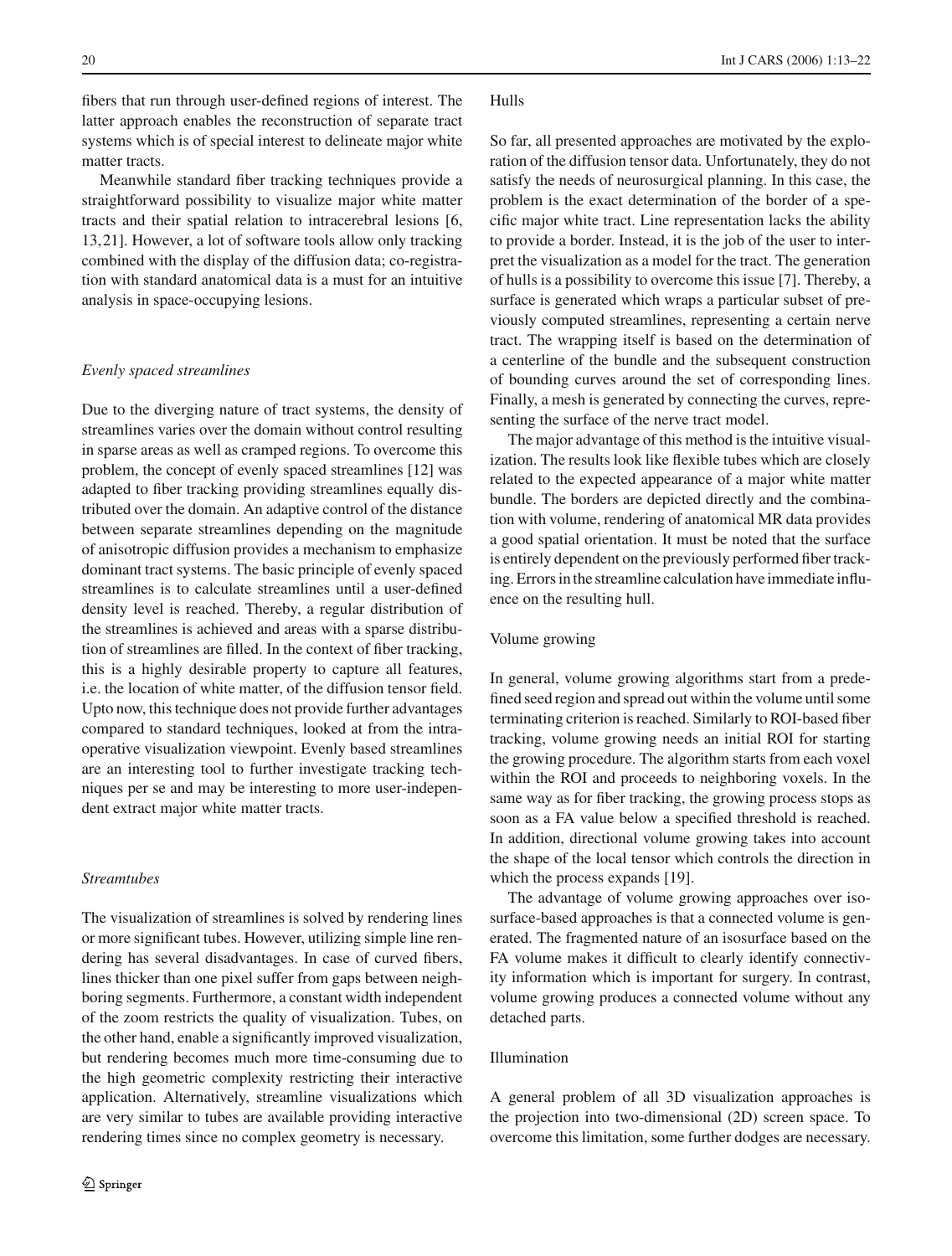Beside the perspective projection, the appliance of light is an important factor to receive a good 3D impression. Thereby, the color of a structure is modified dependent on the orientation with respect to the light source. Further on, specular highlights and shadows significantly contribute to the visual perception of 3D structures. In general, this is also valid for the case of DTI visualization. Hulls and glyphs highly benefit from the use of illumination since they have a spatial structure and a surface. In particular, detailed surface structures, as they appear on hulls, can hardly be distinguished by the user without the application of light. In contrast to that, the use of light in combination with lines is problematic. Since lines do not have an explicit surface, illumination can only be achieved by the simulation of infinitesimal small tubes. For correlating lines, this works satisfactorily and the highlights look expectedly. In case of turbulent lines or line bundles which fan out, the results look extremely scattered and the illumination is counterproductive [32].

### Clinical application and intraoperative use

Integration of DTI data into navigation systems allowing an immediate visualization in the surgical field has resulted in resections with low morbidity [5,13,23]. We have successfully implemented a fiber tracking algorithm in a common navigation software environment, allowing broad availability and providing a common platform to compare the results of different groups.

Our current study showed that for intraoperative visualization, a single object representing the major white matter tract of interest, such as e.g. the pyramidal tract, proved to be most efficient for a reliable intraoperative orientation. This 3D object can be displayed along with other objects representing the tumor outline on the navigation screen, as well as it can be superimposed as contour in the surgical field. Direct visualization of fiber tract data as sophisticated 3D renderings applying illuminated streamtubes may be an impressive view for a layperson, however, superimposition of these detailed fiber tract information, suggesting an accuracy of the data, that in fact is not present, would obscure the view for the surgeon and prevent concentrating on the most critical structures. This is the area where a tumor is reaching the nearest point of a major white matter tract system, because entering major white matter tracts has to be avoided during surgery to prevent postoperative new neurological deficits. This explains why the representation as a 3D object is sufficient for intraoperative use. A promising approach for an even more sophisticated visualization is adding layers to the hulls of the 3D object with a thickness defined by safety margins. These additional hulls would allow visualizing the quality of the data, as well as representing safety corridors. So a thick hull in case of noisy unreliable data, or a thin hull in the area of high reliability would be added. This would allow that the neurosurgeon has an immediate impression to what extent the displayed data can be trusted during surgery. The technical, as well as clinical definition of the extent of these safety margins has yet to be established.

When integrating DTI data in a neuronavigational setup, the brain shift has to be compensated for. Intraoperative fiber tracking revealed a marked shifting of major white matter tracts during tumor resection [21]. These intraoperative DTI data can be visualized during surgery with the techniques described above; the integration of fiber tracking in standard neuronavigation system makes it even feasible that fiber tract data are update during surgery.

The ideal platform would combine the different features: allowing basic display and analysis of FA maps, including numeric evaluation of the different diffusion parameters, which may be of special interest when looking at the relation of a major white matter tract system and a tumor in respect to edema and tumor invasion; upto integration and co-registration of data from various other modalities, allowing generation of streamtubes and 3D glyph representations, as well as features defining hulls wrapping major white matter tracts of interest. Furthermore, automatic clustering techniques, facilitating the identification of the white matter tract of interest, should be established. All these data should be integrated in a navigational setup environment, so that the different information can be displayed during surgery in adapted detail and representation. The visualization strategy has to avoid disturbing the neurosurgeon form the surgical field, i.e. preventing an information overflow; however, complex data have to be presented in a hierarchical fashion, so that they can be easily used during surgery.

# **Conclusion**

Streamline representation of major fiber tract systems along with high-resolution anatomical data provides a reliable orientation for the neurosurgeon. For direct visualization of these data in the surgical field applying heads-up displays of operating microscopes, wrapping of all streamlines of interest to render an individual object representing the whole fiber bundle is mandatory. Integration of fiber tract data into a neuronavigation setup allows removal of tumors adjacent to eloquent brain areas with low morbidity.

**Acknowledgements** We express our special thanks to Greg Sorensen (Dept. Radiology, MGH, Boston, USA) for providing the DTI syngo taskcard software, as well as to G. Ogrezeanu, U. Mezger, and T. Seiler (BrainLab, Heimstetten, Germany) for implementation of the fiber tracking software in the navigation environment; Theodor Vetter, Ph.D., and Michael Zwanger, Ph.D. (Siemens Medical Solutions, Erlangen, Germany) for their continuous technical advice, as well as to Stefanie Kreckel, RT, for her technical support in MR imaging. This work was supported in part by the Deutsche Forschungsgemeinschaft in the context of project C9 of SFB603.